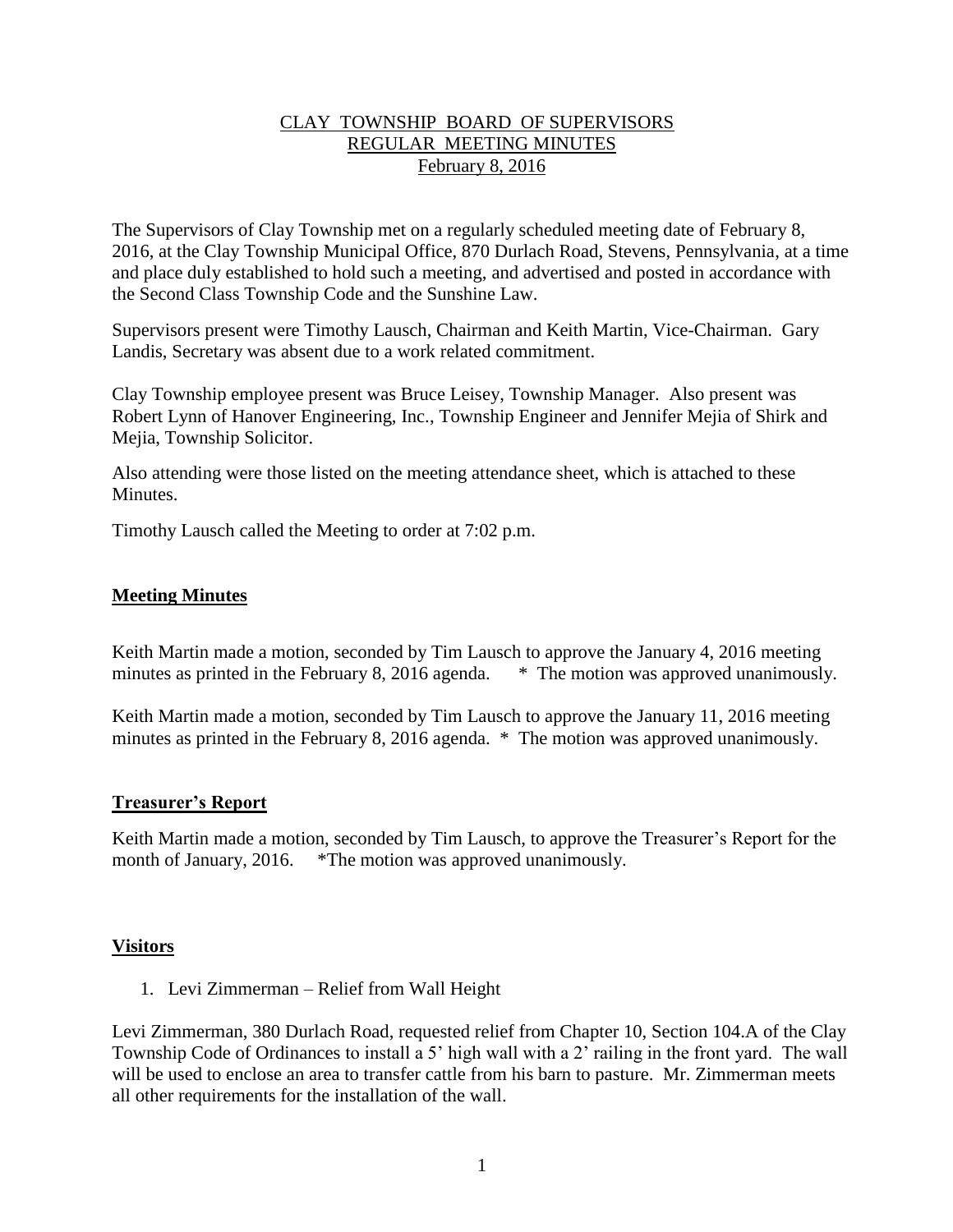Keith Martin made a motion, seconded by Tim Lausch to approve Mr. Zimmerman's request to install a 5' high wall with a 2' railing in the front yard. \* The motion was approved unanimously.

# **Engineer's Report**

1. Premier R&G Properties – Waiver of Land Development Request

Bob Lynn reviewed the plan and the Hanover Engineering review letter dated February 8, 2016 with the Board of Supervisors.

The Developer is requesting a waiver of land development to remodel a barn building at 2059 West Main Street into a 4 unit apartment. The remodel will consists of 1 unit in the lower level and 3 units on the second floor. The construction of the units will be within the existing walls of the building and will not be any larger than what exists currently. Public water and sewer are available. The parking area coverage and impervious area will expand by only 292 sf, as depicted on the drawing.

Glenn Hursh, 515 Clearview Road, asked if the units will be for residents or storage.

Rick Stauffer, Developer, stated that the building will be residential living units. Total of 4 units.

Ralph Kurtz, 145 Durlach Road, asked what the property is zoned.

Tim Lausch stated that the property is zoned R-2.

Glenn Hursh asked how many access drives there would be onto to RT 322.

Rick Stauffer stated that only the current access drive would be used.

Marlene Rutt, 2063 W Main St, had concerns with additional impervious.

Bruce Leisey stated that on 292 sf additional impervious will be added with the barn building remodel. The project will quality for a stormwater exemption and should not have an impact on neighboring property owners.

Keith Martin made a motion, seconded by Tim Lausch to approve the waiver of land development request contingent on compliance with the Hanover Engineering letter dated 2/8/16. \* The motion was approved unanimously.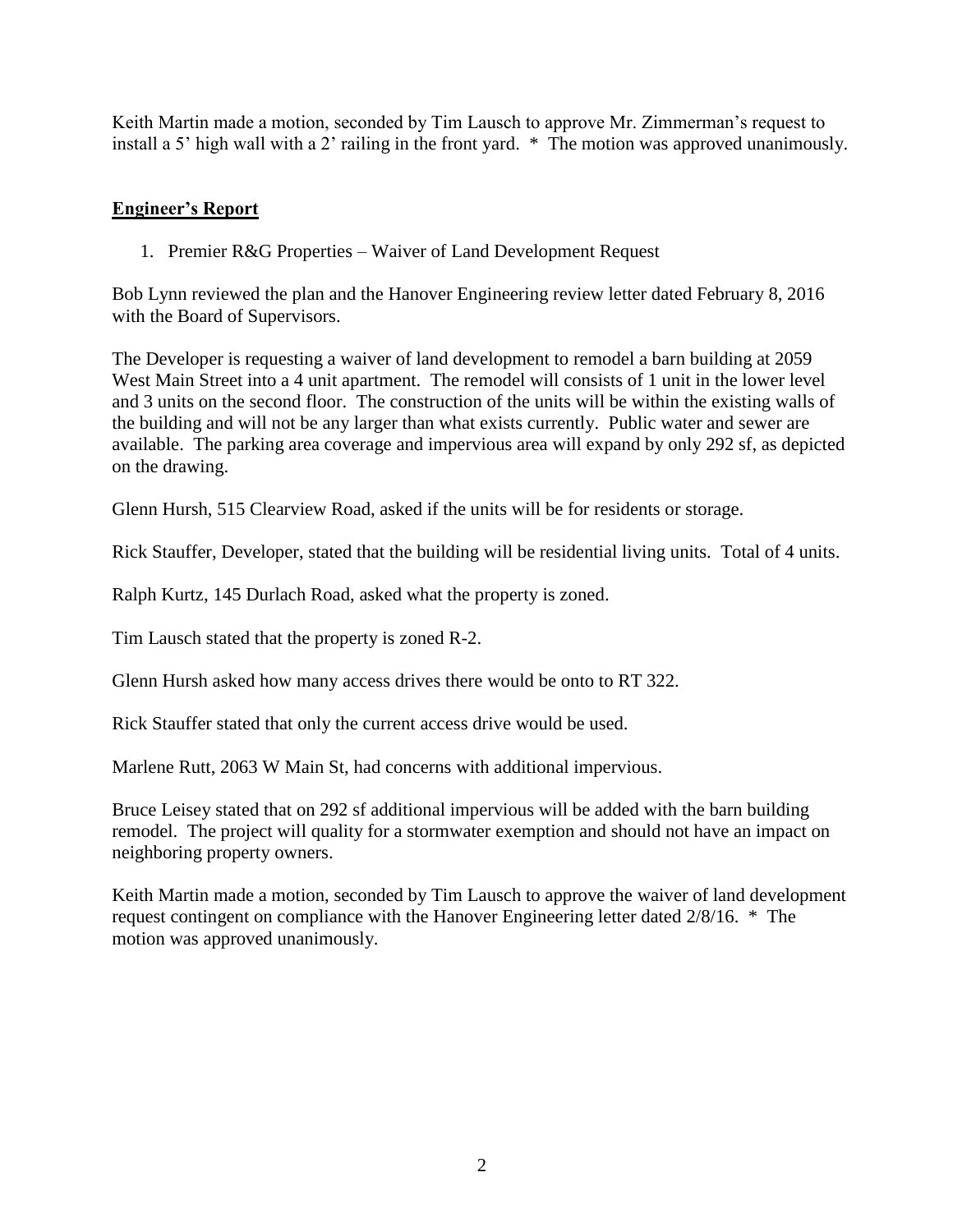## **Visitors – Con't**

2. Brickerville Ambulance – Endorse Northwest as EMS Provider for Brickerville Ambulance service area

Matt Shirk informed the Board of Supervisors that the Brickerville Ambulance Association has been serving its service area since the late 1950's and is struggling to maintain its volunteer staffing. Currently the Association is providing paid staffing during the day time hours and is not able to recruit volunteers for evening hours and it is simply too costly to provide 24/7 paid staffing. The Association sent out proposals for similar ambulance service to different agencies and Northwest EMS was the only response received.

Northwest EMS Inc. will:

- Supply a 24/7 MICU unit in Brickerville and after 2 years NWEMS will do a feasibility evaluation of what serves the community most effectively. NWEMS will cover BLS and ALS calls that Brickerville Fire Company Ambulance currently serves in Elizabeth and Clay Townships including the PATP. Please note this is contingent on the area that Brickerville Fire Company Ambulance currently runs is recognized as NWEMS running district. Please note also if emergency staffing issues occurs the unit might go to a BLS unit for a time.

Northwest EMS is requesting Brickerville Fire Company Ambulance to approach Elizabeth and Clay Townships to request that NWEMS be recognized as the EMS agency to run the current Brickerville Fire Company Ambulance district in Elizabeth and Clay Townships and request the municipalities to create a line item in their annual budget to financially support NWEMS with a yearly donation toward their operating costs.

It was discussed that the current donation to Brickerville Fire Company Ambulance is \$4,000. This amount was acceptable to Northwest EMS.

Keith Martin made a motion, seconded by Tim Lausch to authorize transfer of the Brickerville Fire Company Ambulance running area in Clay Township for EMS to Northwest EMS effective upon written request from Brickerville Fire Company Ambulance. \* The motion was unanimously approved.

### **Engineering – Con't**

2. Clay School Road Apartments – Time Extension Request

After review, Keith Martin made a motion, seconded by Tim Lausch to approve the 120 day time extension request from Blue Lake Builders to take action on the Clay School Road Apartments project. \* The motion was unanimously approved.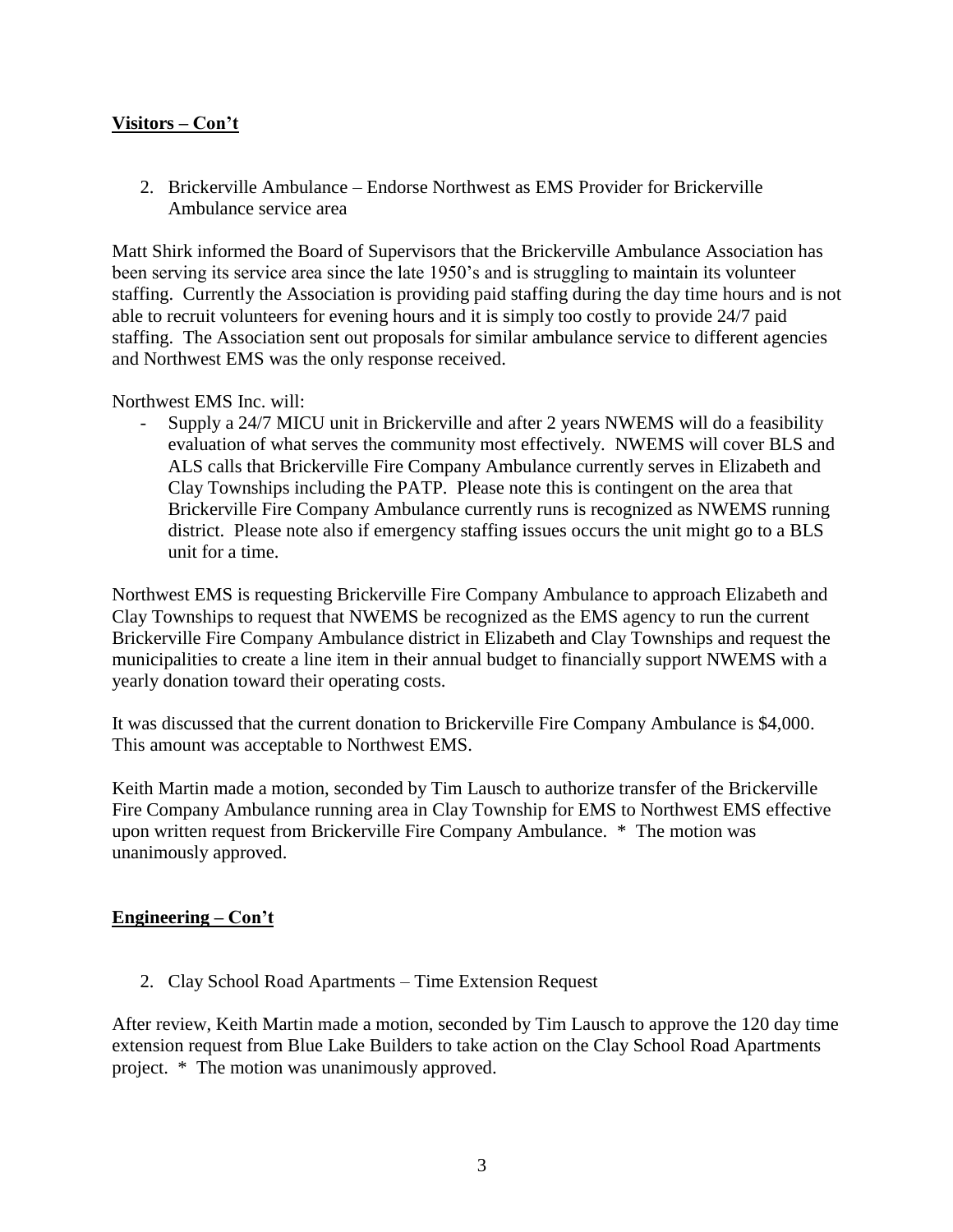3. Christian Landis – Traffic Study Timeline

Hanover Engineering will be conducting the study. The cost of the study will be paid by Christian Landis. The tentative start date is March 2016 or when the weather is conducive to complete the study. \* The motion was unanimously approved.

## **Old Business**

1. Appoint Planning Commission Members and Zoning Officer

Bruce Leisey said that he and Tim Lausch are conducting preliminary interviews currently for the Zoning Officer position and will complete interviews for Planning Commission Members once the Zoning Officer position has been filled.

### **New Business**

1. Approve Resolution to Participate in Co-Operative Bidding

Keith Martin made a motion, seconded by Tim Lausch to adopt Resolution: R020816 to participate in co-operative bidding for ultra-thin friction coarse seal coating and line painting. \* Motion was unanimously approved.

2. Appoint Safety Committee Members

Keith Martin made a motion, seconded by Tim Lausch to appoint Earl Stauffer, Bruce Leisey and Gary Landis as representatives on the Clay Township Safety Committee. Keith Martin was appointed as an alternative member. \* The motion was unanimously approved.

3. FEMA Flood Plain Ordinance Update

Bruce Leisey informed the Board of Supervisors that Lancaster County Planning Commission has received the proposed ordinance and the Township is waiting for review and comments for PA DCED.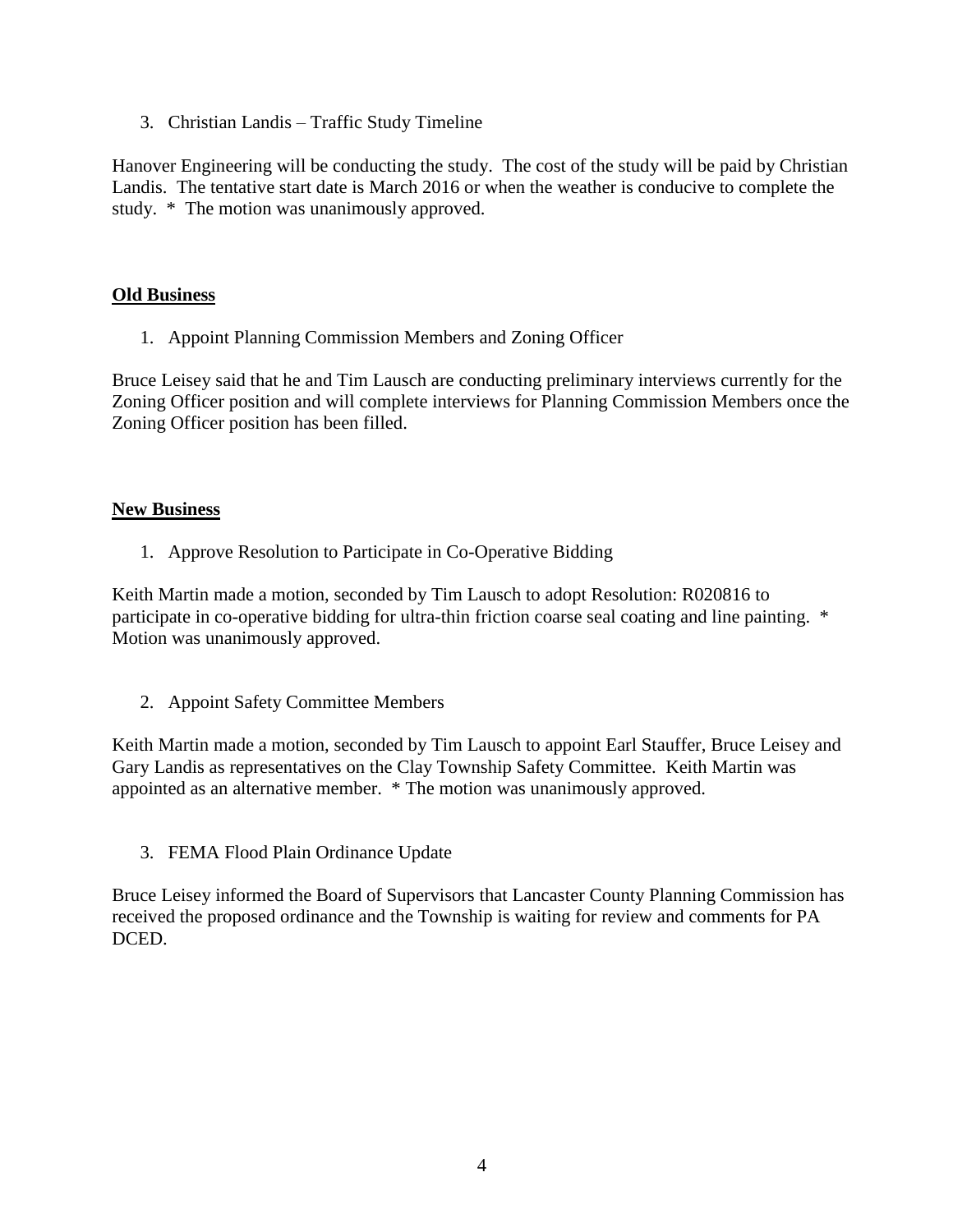#### **Executive Session**

Keith Martin made a motion, seconded by Tim Lausch to enter into Executive Session at 8:45 PM to discuss potential litigation and property maintenance violation. \* The motion was unanimously approved.

Keith Martin made a motion, seconded by Tim Lausch to exit Executive Session at 9:03 PM. \* The motion was unanimously approved.

Keith Martin made a motion, seconded by Tim Lausch to authorize the Township Solicitor to proceed to file municipal liens for unpaid sewer usage fees on properties located at 920 Hannah Drive, Lititz and 645 Hopeland Road, Lititz. \* The motion was unanimously approved.

Township Staff informed the Board of Supervisors that a warrant has been issued against the property owners of 670 Ridgeview Drive for violations of the Clay Township Property Maintenance Code of Ordinance.

#### **Bills to be Paid**

#### General Fund

Keith Martin made a motion, seconded by Tim Lausch, to approve the General Fund bills totaling \$139,604.38 for the month of January. \* The motion was approved unanimously.

#### Rec Fund

Keith Martin made a motion, seconded by Tim Lausch, to approve the Recreation Fund bills totaling \$413.37 for the month of January. \* The motion was approved unanimously.

#### Sewer Fund

Keith Martin made a motion, seconded by Tim Lausch, to approve the Sewer Fund bills totaling \$2,900.00 for the month of January. \* The motion was approved unanimously.

#### **Reports for the Month**

- 1. Chief of Police / Police Department
- 2. Fire Companies / Ambulance
- 3. DMR
- 4. Planning Commission Minutes
- 5. Engineer's Report
- 6. Manager's Report
- 7. Zoning Officer's Report
- 8. Road Master's Report